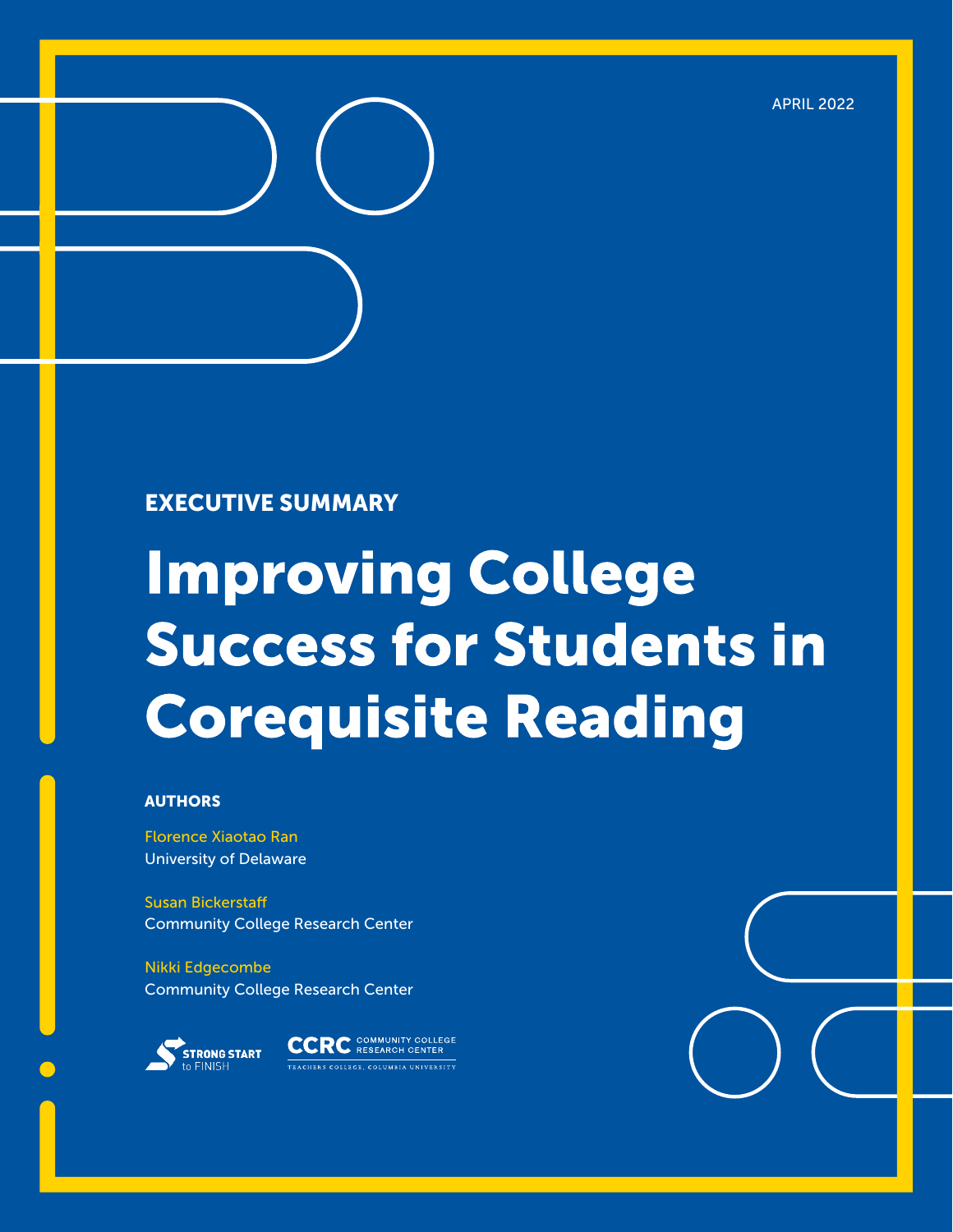## Executive Summary

In this report, we examine early college outcomes for students placed into corequisite reading courses at the 13 community colleges in the Tennessee Board of Regents (TBR) system. In a corequisite approach to developmental education, students enroll in a college-level course paired concurrently with a support course designed to address student learning needs in a given subject. We investigate how outcomes have changed since TBR colleges adopted a corequisite approach in reading and look at differences in outcomes by college-level course pairings and course features, including delivery format (i.e., online, hybrid and face to face). Drawing on these findings, we offer recommendations to institutions seeking to improve supports for students needing learning support in reading.

Research has shown that the traditional approach to developmental education, which typically consists of one or a sequence of noncredit courses prior to entering collegelevel classes, has limited benefits or even detrimental effects on student progression and persistence in college.<sup>1</sup> In addition, traditional developmental education may widen outcome differences in college success by demographic background, since Black, Hispanic and students from families with low incomes are disproportionately more likely to be required to take these courses.<sup>2</sup> In response, a growing number of states are encouraging or mandating the use of corequisite courses.<sup>3</sup> Studies have found that corequisite support increases the number of students who complete college-level math and English,<sup>4</sup> but corequisite reading has not been a focus of this emerging body of research.<sup>5</sup>

Using detailed administrative data for students entering TBR colleges between 2010 and 2020, we explore three research questions:

- 1. How have early college outcomes changed for students referred to developmental reading since TBR adopted corequisite approaches in 2015?
- 2. What were the course outcomes of corequisite reading and its paired college-level courses for students placed into corequisite reading?
- 3. Which college-level pairings for corequisite reading were associated with higher success rates for corequisite reading students?

<sup>1</sup> Boatman & Long, 2018; Martorell & McFarlin; Xu & Dadgar, 2018

Chen et al., 2020 2

Education Commission of the States, 2021 3

Logue et al., 2016; Ran & Lin, 2019 ; Miller et al., 2021 4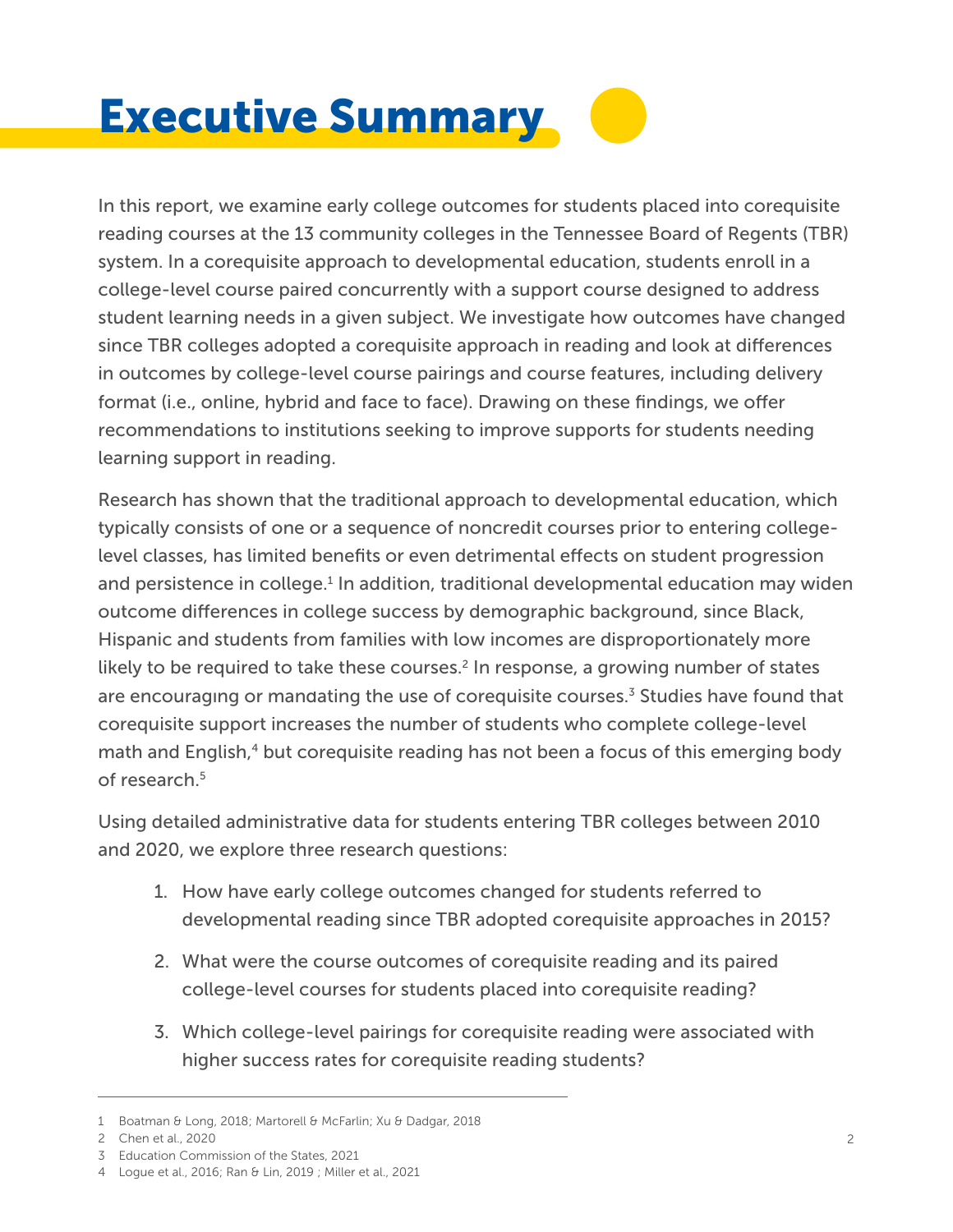

#### Finding 1: Corequisite developmental education substantially reduced the differences in one-year gateway English completion rates across placement test scores and racial groups.

Since TBR colleges adopted a corequisite approach to reading in 2015, students experienced substantial improvements in outcomes overall. In addition, differences in gateway English completion rates between college-level students and those with the lowest ACT scores reduced by half. First-year gateway English completion rates improved by 17 percentage points for Black students and by 14 percentage points for Hispanic students.

#### Finding 2: Students who did not pass corequisite reading and its college-level pairing also failed almost all other courses they enrolled in that term; the majority of these students dropped out from college by the end of year one.

Around one quarter (24%) of students enrolled in corequisite reading did not pass either the learning support section or its paired college-level course. Students who failed both corequisite reading and college-level pairing courses also failed more than 90% of all courses they enrolled in during the first term; only 17% of them continued to enroll in the next academic year.

#### Finding 3: Performance in corequisite reading and its college-level pairing are predictive of other early college success outcomes.

Even after adjusting for students' demographic and academic characteristics, passing both corequisite reading and its paired college-level course were still associated with significantly better outcomes in terms of gateway completion and enrollment persistence. Students who passed both courses were more likely to persist to the second academic year by 48 percentage points, compared to those who failed the two courses.

#### Finding 4: Students who took a College Success course as the college-level pairing with corequisite reading had the highest course passing rates, compared with those who took it with other types of pairings.

TBR colleges paired corequisite learning support in reading with a diverse set of college-level courses, including College Composition, College Success, and courses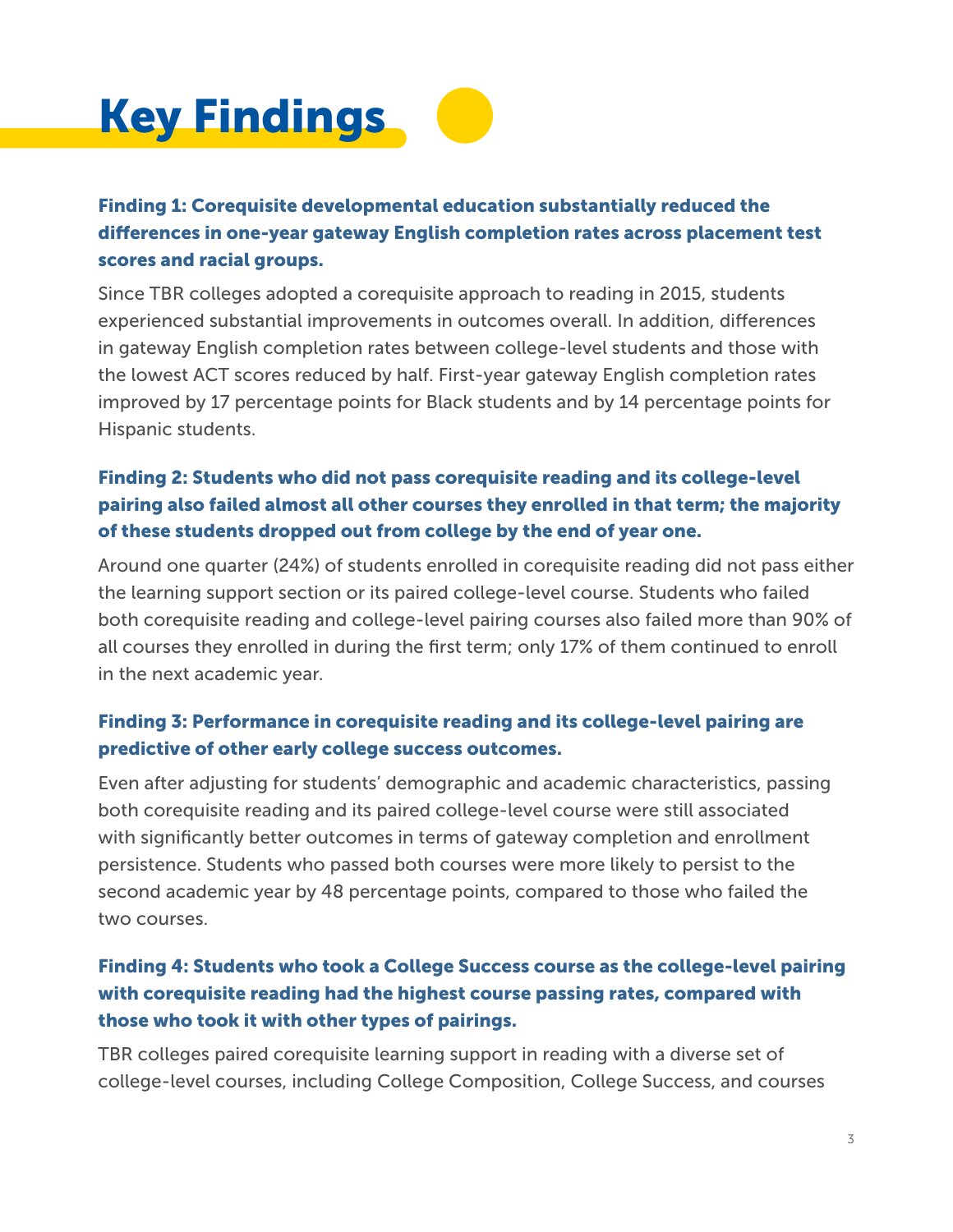in the humanities, fine arts and social sciences. Students who took corequisite reading with College Success had the highest pass rates. Taking College Success with corequisite reading did not lead to higher enrollment persistence rates, compared with taking corequisite reading with other types of college-level courses.

#### Finding 5: Taking corequisite reading and a college-level pairing online is associated with significantly lower success rates.

During the period of analysis, which does not include the pandemic, taking the corequisite reading in an online format reduced pass rates by 12 percentage points, and taking the college-level section online reduced the likelihood of passing by 10 percentage points. Other structural components that appeared to be positively associated with some outcomes include taking corequisite reading during the first term, taking the college-level paired course with more "on-level" students, and taking a three-credit-hour corequisite section.

### Recommendations

These findings point to a number of recommendations for systems and colleges to support the success of students needing academic support in reading.

- 1. Institutions should enroll all students deemed underprepared in reading in corequisite courses in their first term, keeping in mind that high school GPA is a stronger predictor of college success than standardized tests.
- 2. Given that a nontrivial proportion of students referred to corequisite reading did not pass any courses they enrolled in, institutions should consider embedded supports to address a range of academic and non-academic challenges hindering student success.
- 3. To address racial disparities in placement into developmental education and course outcomes, institutions should adopt race-conscious frameworks to plan and implement corequisite reading policies and practices.
- 4. Institutions should look to strengthen the design and delivery of online corequisite reading models.